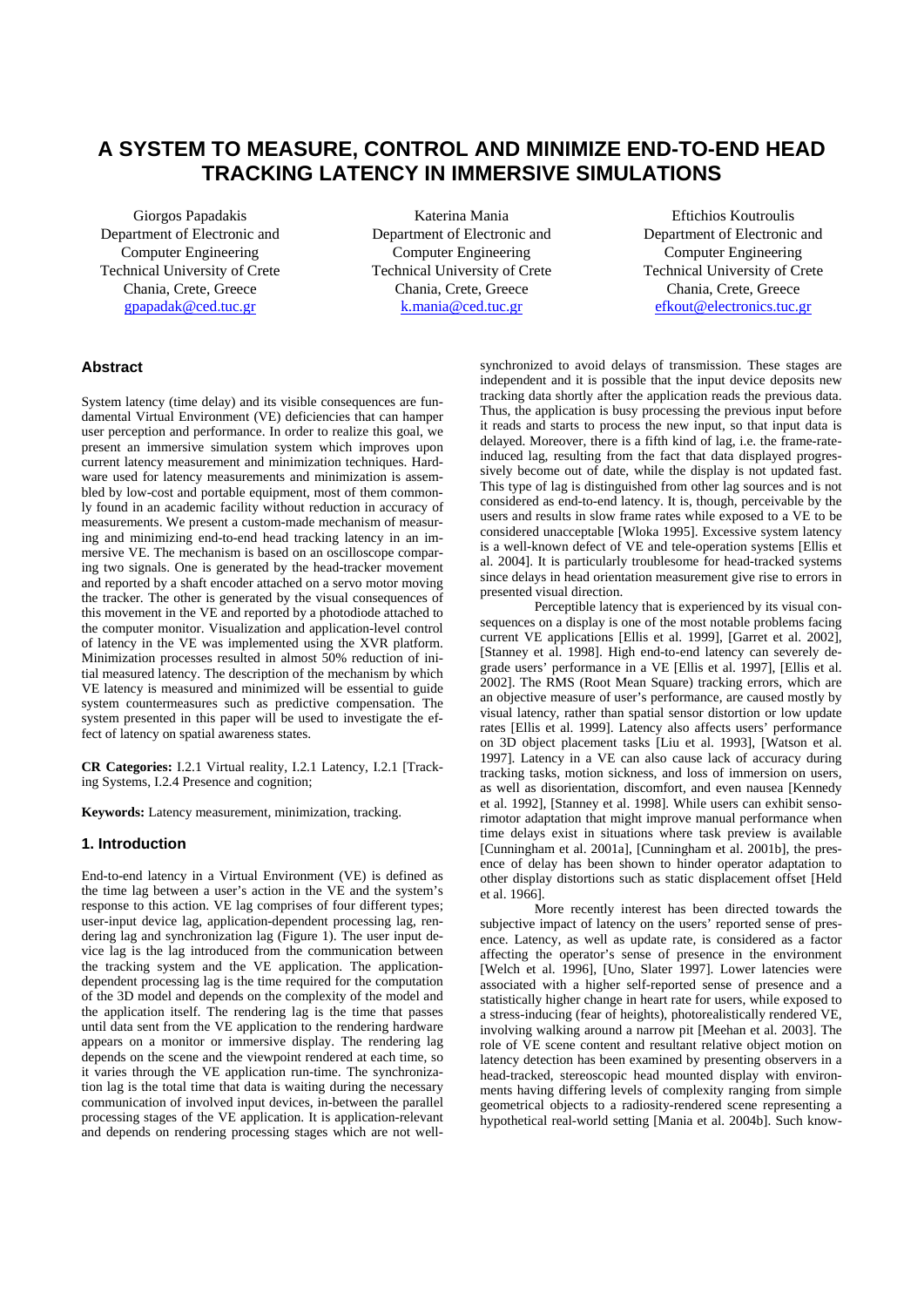ledge will help understand latency perception mechanisms and, in turn, guide VE designers in the development of latency countermeasures. In this study, a radiosity-rendered scene of two interconnected rooms was employed. Latency discrimination observed was compared with a previous study in which only simple geometrical objects, without radiosity rendering or a 'real-world' setting, were used employing formal psychophysical techniques which are far-removed from simulated tasks. The user is instructed to report the consequences of latency focused on differences between paired stimuli of varied tracking latency. They reveal that the Just Noticeable Difference (JND) for latency discrimination by trained observers averages ~15 ms or less, independent of scene complexity and real-world meaning. Such studies were, though, farremoved from real application scenarios of interaction with synthetic scenes or remote tele-manipulation applications because the user is required to solely focus on identifying the visual or other consequences of latency while no other task is performed. Moreover, there is always an issue that due to the intense nature of psychophysical experimentation, a small amount of users are normally tested, resulting in doubts concerning the generality of such results.

The work presented in this paper aims to implement an immersive simulation of minimum latency as well as a latency measurement mechanism. We extend past latency measurement and minimization techniques to build a portable, low-cost, custom-made but also accurate latency measurement system and, ultimately, create a VE with minimal head tracking latency. In the future, this system will be used in order to conduct experiments exploring the cognitive impact of latency.

The paper is organized as follows. Section 2 of the paper analyzes background research related to techniques for latency measurement and minimization. Section 3 presents a novel lowcost, custom-made portable latency measuring mechanism. Section 4 presents the resulting processes to minimize as well as add latency at will for experimental purposes. Section 5 presents future work on the effect of latency on 3D spatial awareness.

### **2. Background**

#### **2.1 Latency Measurements**

In order to examine the effects of latency in a VE it is necessary that end-to-end latency is effectively measured minimized and controlled. Several measurement techniques have been introduced through years. In an early measurement method [Liang et al. 1991], an electromagnetic tracker was attached to a moving pendulum. Tracker readings were time-stamped and stored in a host computer. The computer monitor was displaying the current time of the clock that was generating the time stamps. A video camera was simultaneously recording the monitor display and the swing of the pendulum. The video was later analyzed frame-by-frame. End-to-end latency was determined by comparing the display time when the pendulum was passing by the zero-crossing point and the time stamp stored on the host computer. Later, the use of an oscilloscope instead of a video camera was introduced [Mine 1993], [Jacoby et al. 1996]. The oscilloscope was used to compare three inputs, estimating the end-to-end latency. The first input was deducted from a LED-photodiode pair that was marking the zerocrossing point of the pendulum. The second input was deducted from a Digital-to-Analog (D/A) converter attached to the host computer, reporting tracker position readings. Comparing these two inputs determined the input device lag. Additionally, a third photodiode was monitoring brightness changes on the system's display, while a specific polygon displayed was changing color from white to black and vice-versa at the time that zero crossings were reported to the system. Comparison between the first and the third input was used to measure the overall end-to end latency.

A slightly modified technique was used resulting in higher accuracy [Jacoby et al. 1996]. Instead of the first LEDphotodiode pair responsible for monitoring and reporting the motion of the pendulum, a swing arm motor equipped with a shaft encoder was used. The arm repeatedly moved the tracker backand-forth through a pre-set threshold point and the encoder reported crosses of the threshold to an oscilloscope. This input was, at first, compared with the input deducted from a photodiode monitoring the VE system's screen, which was displaying the same rectangular color transition as in [Mine 1993]. A calibration technique using a modified phonograph turntable to provide easily tracked periodic motion, reminiscent of the pendulum-based calibration technique of [Liang et al. 1991] was used by [Swindells et al. 2000]. Subseqneutly, the previous techniques were modified by directly monitoring the RGB analog output signals of the VGA, instead of using a photodiode in order to monitor the display [Hill et al. 2004]. Critical portions of the VE application code were also "trapped", thus, producing timestamps and signals to the oscilloscope. These signals were used to bridge internal and external measurements and provide information about timing at different stages of the VE execution [Hill et al. 2004].

Taking into account the RGB signal instead of the photodiode readings of the monitor does not fairly offer an accurate measurement of the end-to-end latency, as it does not correspond to what the user actually sees. Relevant research attempts to minimize latency by assessing its level relevant to the internal system components, and reorganizing the communication between them more efficiently.

Recent estimating methods make use of video analysis comparing movement of the head tracker and the resulting movement of a simulated image on a screen. The simultaneous movements are captured using a video camera [Steed 2008] or encoded by photodiode readings of luminance gradients (one gradient that the tracked object is moved across and another gradient that is produced by the VE) [Di Luca 2010]. However, such estimation methods result in potentially less accurate measurements than using oscilloscope readings of electronic signals from the VE host computer and, therefore, cannot be further expanded in order to provide information concerning latency increases throughout the processing of the interactive VE itself. This information is essential in order to be able to understand how these different stages contribute to the overall latency and thus, be able to reorganize these components in order to achieve minimal latency.

## **VIRTUAL ENVIRONMENT PIPELINE**



**Figure 1.** *The VE visual pipeline.*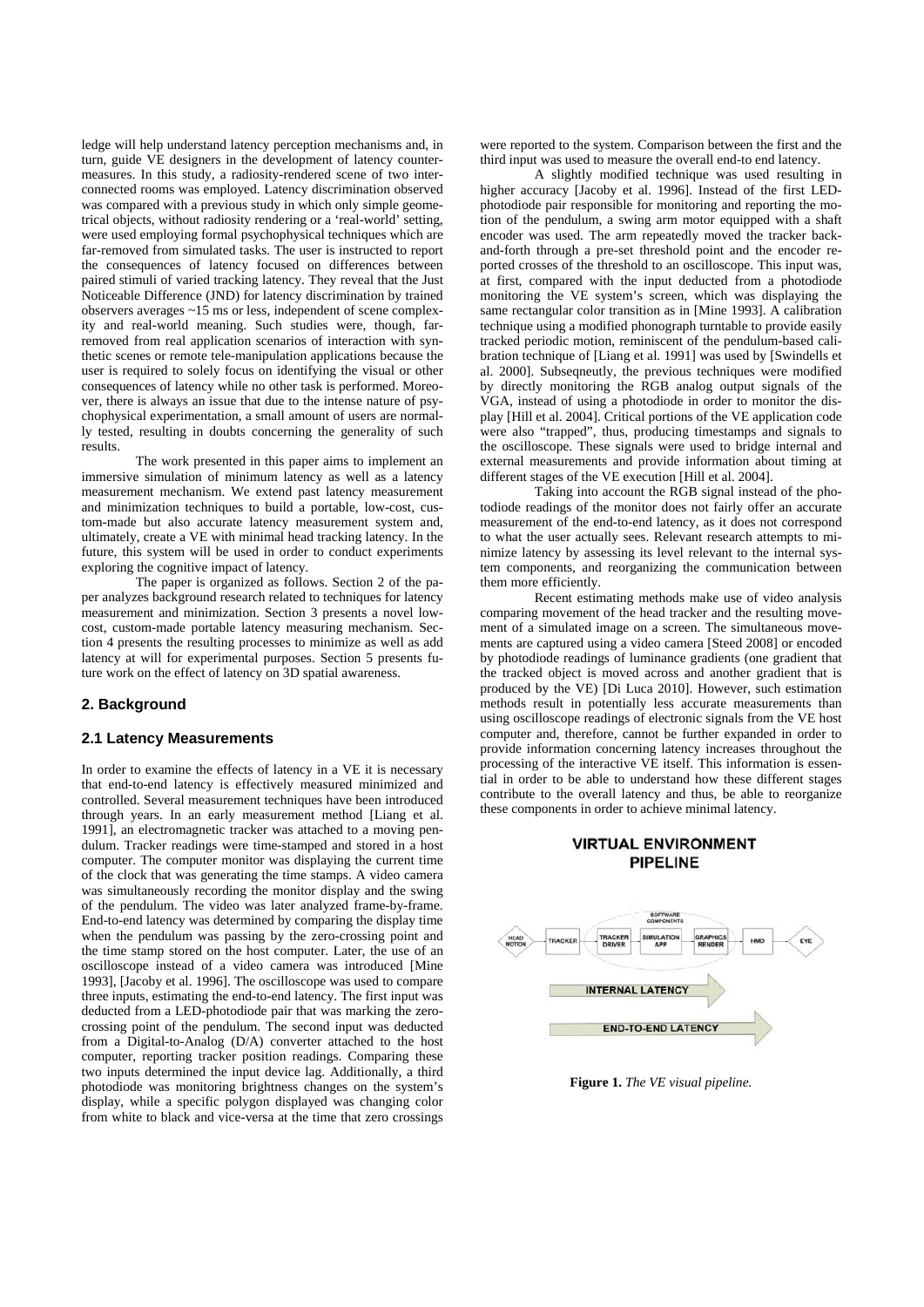# **2.2. Latency Minimization**

In a VE, the expected minimum achievable latency is the sum of lag contributed from each of the three pipeline components, i.e. the tracking system component, the application-dependent processing component and the rendering component [Wloka 1995] (Figure 1). According to previous research on latency minimization, the initial latency measured (45  $\pm$  1.8 ms) was by far higher than the minimum predicted by adding known latencies of the system components [Hill et al. 2004]. The additional lag was found to be caused by the synchronization lag and lies between the three other subsystems. Part of this lag lies between the graphics application and the display rendering subsystem and is mostly caused by the synchronization that occurs between the buffer swapping and the v-sync signal [Hill et al. 2004]. The rendering subsystem video memory (VRAM) consists of two buffers, the back buffer where changes are made to the image and the front buffer from which the image is displayed at the screen. Moreover, most of the modern graphic cards, in fact, triple-buffered the image, adding an extra frame of delay to the VE system. Though this triple buffering may have been useful for high performance 180 Hz CRT displays, this was unnecessary for the 60Hz Head Mounted Displays (HMDs) used in previous work [Hill et al. 2004], as well as, for the NVIS nVISOR SX111 to be used in future work. Triple buffering and vertical-sync can be disabled though, by turning off the proper settings in the graphics card's control panel. To prevent image tearing, the v-sync signal may be reused, without restricting the buffers swap rate, ensuring that swapping is regulated in order that only one swapping occurs at each v-sync. Reuse of the v-sync signal is achieved by connecting the V-sync signal from the graphics card VGA output to the computer's parallel port of the computer and having the VE application poll the port using the UserPort kernel driver [hill et al. 2004], [UserPort].

Lack of synchronization also occurs between the application software and the tracking device. This asynchrony consists of two components, one that varies at each update and one that remains constant. The varying component, called dynamic asynchrony, results from the absence of synchronization between the tracker device readings and the updates of the graphics application. The tracker sampling sequence is usually not identical to the graphics v-sync rate. This asynchrony has been eliminated [Hill et al. 2004] by synchronizing the tracker readings with the v-sync signal, after doubling the signal frequency (60 Hz) in order to match the one of the tracker (Polhemus Fastrack, 120Hz). The constant component, called static asynchrony, is the time that passes when the data processing is completed, however, at the same time the data remain idle waiting for the next monitor update cycle. Avoiding this "ageing" of processed data, implies receiving data from the tracker the last possible instant, necessary for completing all the computation needed to display the next frame in time. Since the update rate of the screen in [Hill et al. 2004] was 60Hz and the tracker update rate was 120 Hz, at each update cycle of the graphics subsystem, the tracker reports data two times. Software and hardware modifications can be used in order that the graphics subsystem skips the first reading of the tracker and uses the "fresher" second one, such as internally clocked "sleep" functions of the graphics application. This modification resulted in the elimination of up to 8.3 ms of added latency (half of the screen update cycle) [Hill et al. 2004]. The final modified VE resulted in a constant latency of 8.5ms for a simple  $\sim$ 100 polygon test environment and 13 ms for a more realistic ~35k test environment, without taking into account the refresh (frame) rate latency. An important fact is that both of these measurements were in the 8-20 ms range of perceptual tolerance for latency in a head tracked HMD-based VE system, however,



**Figure 2.** *The proposed data-acquisition system for measuring the end-to-end latency.* 



**Figure 3.** *The diagram of the servo-mechanism which is used to control the tracker rotation.* 

both scenes were of fairly low polygon count [Mania et al. 2004a], [Adelstein et al. 2003], [Ellis et al. 2004].

### **3. A System for Latency Measurement**

The VE visual pipeline (Figure 1) includes all processing steps starting from the head tracker input up to the display of the VE scene on the output device. The tracker acquires the current position and orientation information of the head. This data is deposited, through the tracker driver into shared memory, making data available to the next component in the pipeline, e.g. the simulation application. The simulation application retrieves this data from the shared memory and performs all the application related calculations that may be related to the physical simulation or the graphical user interface of the application. These calculations may be viewpoint dependent and may impact the final viewable image. All calculations that do not rely on the user's viewing position, or other sensed input action can be pre-computed externally of the VE visual pipeline and therefore do not contribute to the overall end-to-end latency.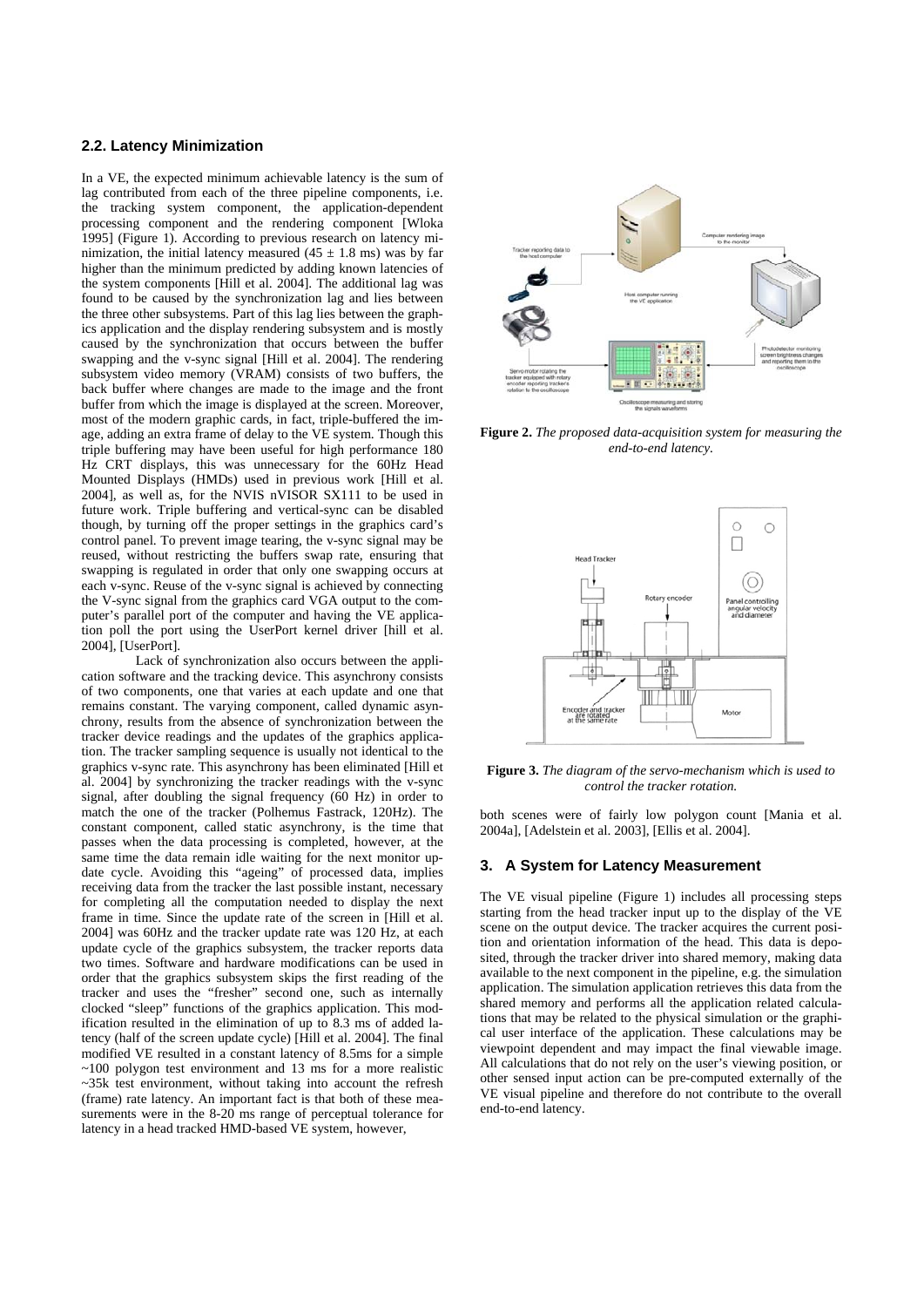encoder



servo-mechanism electronic circuits (D/A converter, amplifier etc.)

**Figure 4.** *The laboratory-built prototype comprising the tracker rotation mechanism with the shaft encoder attached and the signal-conditioning electronic circuits.*

After the completion of these calculations the geometry of the scene is transferred to the Graphics Processor Unit (GPU) of the graphics hardware. In the case of stereoscopic visualization, viewpoint transformations specific to each channel of the stereo viewpoint are performed. The resulting image (or images in case of stereo viewpoints) is rasterized into pixels and drawn into a temporary buffer of the graphics hardware video ram (VRAM), e.g. the back video buffer. After the pixels are drawn, the back buffer is swapped to the front video buffer of the VRAM. The use of the back buffer at the VRAM serves as a staging area where images are assembled before scanned onto the display in order to avoid visual discontinuities and artifacts that would otherwise occur if parts of the front buffer were changed during the scan-out process. After the image is swapped to the front buffer, pixels are scanned out onto the display in rows from top of the screen to down and from left to right within each row. Thus added latency at this final step varies, being lower at the upper left portion of the screen and higher at the lower right portion. In order to simplify the description of contributed latency, here we refer only to the latency at the uppermost left portion of the screen. At each refresh cycle of the screen a pulse called V-sync is generated. Synchronization between buffer swapping and the v-sync signal prevents "image tearing" by timing video time swaps to match the vertical blank interval of the monitor. The v-sync pulse indicates when the front buffer is ready to accept the next video frame, and only then the back buffer is being swapped. When synchronization between the back/front buffer swap and the v-sync pulse is used the maximum frame rate of the graphics redraw is limited by the interval between successive v-syncs, no matter how quickly video buffers can be filled with newer image information.

The latency of the VE system is the sum of the completion times required for each of the consecutive processes in the pipeline to be processed. In order to measure end-to-end latency, we have to also take into account the time that pixels take to be scanned onto the display; this is dependent on the hardware of the display. Thus, the term 'internal latency' indicates the latency contributed from all the processes of the VE visual pipeline except from the scan-out process.

In the proposed system, the end-to-end-latency is measured using a variation of the above techniques (Figure 2), designed to accurately measure latency of the InsertiaCube3 head tracker [InsertiaCube3], by utilizing a low-cost, custom-made

portable measuring mechanism with relative angular resolution of 0.03° and internal latency of 2ms. Previous methods used a pendulum which was moving a 6 DOF (Degrees of Freedom) positional tracker about the 3-rotational axes (i.e. roll, pitch and yaw) and along the 3 positional axes (i.e. x, y and z). The orbit of the tracker movement was forming an arc and a photodiode or encoder was reporting crossings through a point. In the proposed system, the tracker is capable only to perform rotational 3-DOF movement tracking resulting in higher accuracy because of translational error control. In particular, the tracker movement at the measurements is restricted to rotational only, on one axis. The proposed data-acquisition system for measuring the end-to-end latency is illustrated in Figure 4. A custom made modular servomechanism, depicted in Figure 3, with a 14-bit, parallel-output digital rotary encoder attached to its shaft rotates the tracker backand-forth within a preset threshold angle. The 14-bit resolution of the encoder matches the angular resolution of the tracker used in this study. The angular velocity and arc of the movement are fully controllable through a power supply and a double-pole/doublethrow switch. The encoder output signals are interfaced to a D/A converter and then passed to the oscilloscope. The XVR VE application [XVR 2008] is configured such that passing through a threshold angle results in VE changes. Both the tracker and the VE application are zero-calibrated prior to the measurements.

The original scene is photorealistically illuminated using pre-computed radiosity textures and stereoscopically rendered, using XVR's side-by-side stereoscopic rendering feature. The VE represents a room as shown in Figure . The polygon count of the scene was  $\sim$ 140,000 polygons. A box is superimposed at every frame on the uppermost left corner of the screen (Figure 5). The application is configured to change the color of the box from black to white and vice versa at each threshold crossing of the tracker. A photodiode with spectral sensitivity in the visible light is attached to the front of the monitor and it is used to measure the brightness changes of the superimposed box. Rather than using the Head Mounted Display (HMD) system to be utilized for future experimental work, we used a standard LCD monitor configured to refresh at 60Hz similar to the NVIS nVISOR SX111 that will be used in subsequent experiments. The small dimensions of the HMD displays make it hard to attach a photodiode on it. The refresh rate of both LCD and HMD displays is similar (60 Hz). Each monitor is configured to display the VE at 1280\*1024 pixels resolution matching the resolution of the HMD displays. The photodiode output signal is amplified using an operational amplifier-based current-to-voltage converter. The laboratory-built prototype comprising the tracker rotation mechanism with the shaft encoder attached and the signal-conditioning electronic circuits is depicted in Figure 4. A digital oscilloscope with waveform storage capability is used to measure and store parallel digital samples of the D/A converter and amplifier output signals, corresponding to the tracker position and the display brightness level, respectively. An example of these signals is illustrated in Fig. 6.

The oscilloscope used in the experimental setup is configured to acquire 10.000 samples at a time frame of 1 second (i.e. one sample per 1/10 of a millisecond).

The samples acquired by the oscilloscope are downloaded to a PC through a USB communication interface. Implemented software compares the individual values of the signals measured, in order to calculate the time-shift between the passing of the tracker through the threshold angle and the black-to-white transition of the polygons. This time-shift is equal to the end-toend latency of the system. Estimates (mean  $\pm$  standard deviation) of the VE latency were derived from averaging measurements of a hundred back-and-forth threshold crossings by our rotation mechanism; fifty of them when moving the tracker from right to left and fifty vice-versa. The estimated latency of our system was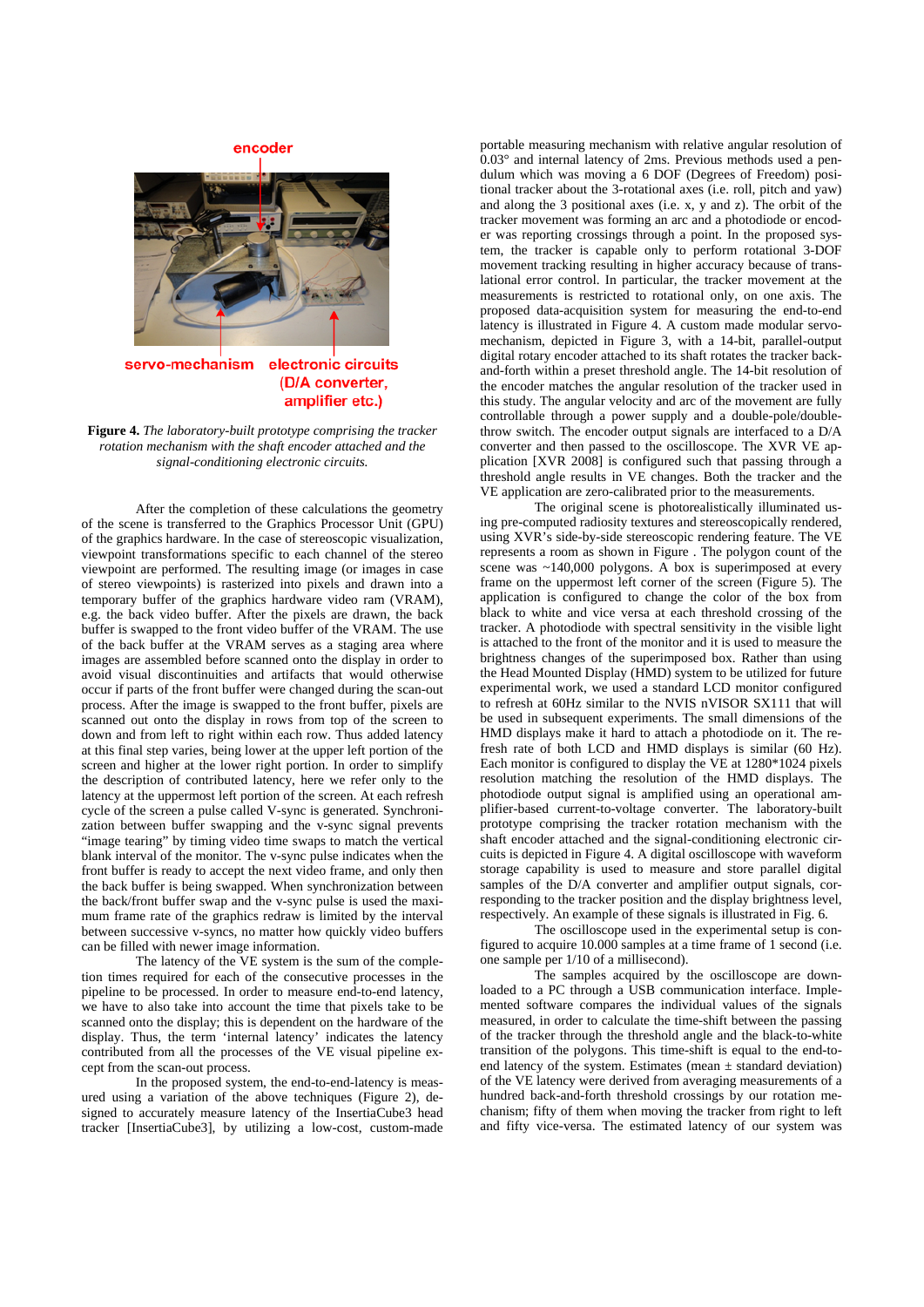measured to be  $90 \text{ms } \pm 10\%$  before minimization processes were applied as described below, inclusive of the latency induced by the refresh rate of the screen (Figure 6).

### **4. Minimizing and Adding Latency**

In our system, certain latency-inducing features of the graphics subsystem were disabled. Triple buffering and V-sync were disabled from our graphics card control panel. Disabling these features resulted in the reduction of the overall latency dynamic asynchrony component, but introduced image tearing. Although image tearing may not be observable [Meehan et al. 2003], the XVR platform [XVR 2008] was configured to produce the higher frame rate possible approximately 160hz, independent from the monitor's maximum frame rate. Moreover the VE software was configured to retrieve tracker data directly from the tracker interface .dll at the last possible instant necessary for completing its computations. This eliminated the static asynchrony latency component described above.

After disabling these features, the end-to-end latency of our system was measured again using the same measurement technique described above. The new estimated latency of our VE was measured to be slightly below 50ms ±10%, a reduction of almost 50%, inclusive of the latency induced by the refresh rate of the screen. The estimated latency and the latency reduction is less or comparable to previous work, in this case using a more complex environment of high polygon count, accurate measurements via an oscilloscope and a custom-made, low-cost, portable system.

The ability to add a constant amount of latency in order to conduct future experiments of variable latency conditions was added to the system using a circular buffer inside the VE application for storing tracker positions and reporting them to the rendering thread on a later frame (Figure 7). This addition does not affect frame or tracking rate. Added latency is needed by subsequent experiments which require the addition of specific amounts of head tracking latency in order to assess their effect on spatial cognition.

### **5. Conclusions and Future Work**

In this paper we presented a custom-made mechanism of measuring and minimizing end-to-end head tracking latency in an immersive VE. Our mechanism builds on previous mechanisms by using an oscilloscope to compare two signals, assembled by low-cost, custom-made and portable equipment. One signal is generated by the head-tracker movement and reported by a shaft encoder attached on a servo motor moving the tracker. The other signal is generated by the visual consequences of this movement in the VE and reported by a photodiode attached to the computer monitor. The end-to-end head tracking latency of the VE is the measured time-shift between these two signals. The presented system calculates this time-shift by off-line processing the tracker position and display brightness measurements stored in a computer t derived from the oscilloscope using a USB connection. Thus, an accurate measuring mechanism is provided, utilizing equipment commonly found in an academic facility. Subsequent software reorganizations to the VE system result in the reduction of the overall system latency resulting to a VE with minimal end-toend head-tracking latency. The utility of simulation environments for training, such as flight simulators, or collaborative 3D design, as well as remote tele-operation manipulations is predicated upon the accuracy of the 3D spatial representation formed mentally. Spatial awareness is essential for human performance efficiency of tasks requiring spatial knowledge of an environment [Mania et al. 2010]. A central research issue therefore for such simulations is how participants cognitively represent 3D spatial elements and

how their memory and recognition of such worlds corresponds to real world conditions.



**Figure 5.** *Test scene for latency measurements.*





The system presented in this paper will be used to investigate the effect of latency levels, ranging from the minimum system latency to added latency, on spatial awareness states.

The main premise of future work is that accuracy of memory performance per se is an imperfect reflection of the cognitive activity that underlies user performance. Memory, in the sense of 'information' for subsequent analysis, plays an important role in perceptual systems such as the visual, auditory, haptic and kinesthetic systems[Mania et al. 2003], [Mania et al. 2006]. Memory research has established that accurate memory recollections can be linked with the subjective awareness states "Remember", which is a recollection based on a mental image or a prior experience, and "Know", which is a general sense of knowing with no or little recollection of this sense [Mania et al. 2010].

Furthermore if something feels like it has been encountered or experienced recently, but nothing about this occurrence can be remembered is defined as "Familiar". On the other hand, there is the probability of a random "Guess".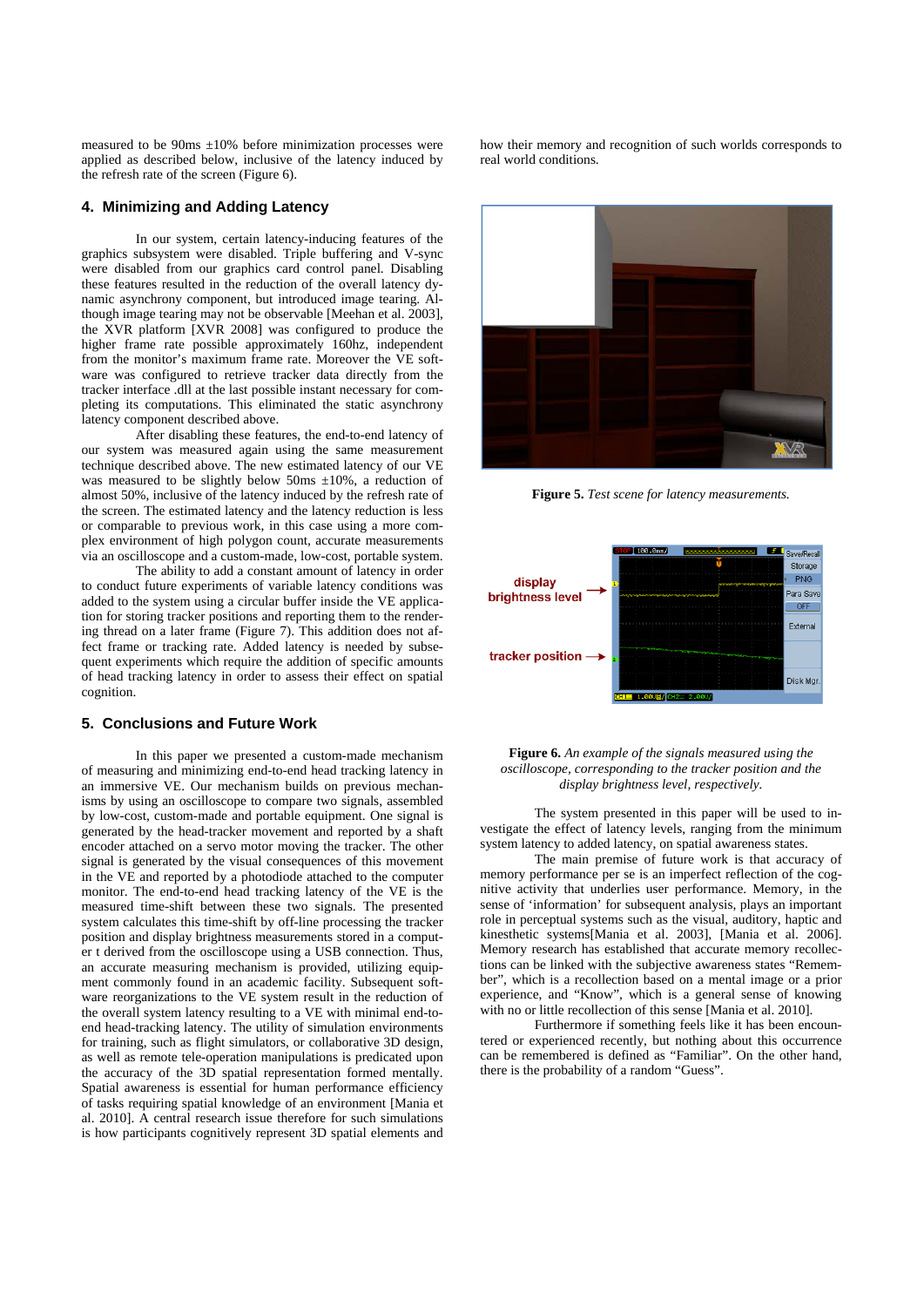

### **Figure 7.** *Increasing end-to-end latency by aging tracker input using a circular buffer.*

Memory research has established the dissociation between 'remembering' and 'knowing' as an important means of differentiation in the quality of the experience participants have following recognition memory providing a demonstration that these responses can be made in a memory test.

Desirable variations of awareness states for specific application purposes, therefore, could be ultimately identified and generalized. It could be true, for instance, that for flight simulation applications it is crucial for trainees to achieve a high level of conscious recollections associated with mental images relating to instruments as opposed to recollections that are confident but not accompanied by the recall of visual images or memories of events. Psychology of memory should take on board subjective reports of conscious states and not just rely on more conventional measures of performance. This evidence has established that the essential subjectivity of remembering and knowing does not make reports of these states of awareness intractable to science.



**Figure 8.** *The experimental scene (top-view).*

In subsequent experiments, participants, across three levels of head tracking latency and two types of objects placed in a photorealistically rendered scene, will be exposed to the VE and complete an object-based memory recognition task reporting associated states of awareness. Such considerations could also relate to human attentional resources and could ultimately lead to algorithmic optimizations related to computational savings of rendering, as well as indications of perceptual sensitivity to latency.

### **References**

- ADELSTEIN, B. D., JOHNSTON, E. R., ELLIS, S. R. 1996. Dynamic response of electromagnetic spatial displacement trackers. Presence: Teleoperators and Virtual Environments, 5(3), 302-318.
- ADELSTEIN B.D., LEE T. G., ELLIS S.R. 2003. Head tracking latency in virtual environments: psychophysics and a model. Proceedings, 47th Annual Meeting of the Human Factors and Ergonomics Society, pp. 2083-2087.
- CUNNINGHAM D.W., BILLOCK V.A., TSOU B.H. 2001 Sensorimotor adaptation to violations in temporal contiguity. Psychological Science, 12, 6, 532-535.
- CUNNINGHAM D.W., CHATZIASTROS A., VON DER HEYDE M., BUL-THOFF H.H. 2001 Driving in the future: Temporal visuomotor adaptation and generalization. Journal of Vision, 1, 88-98.
- DI LUCA, M. 2010. New Method to measure end-to-end delay of virtual reality. Presence, Vol 19, No. 6, 569-584.
- ELLIS S.R., ADELSTEIN B.D., BAUMLER S., JENSE G.J., JACOBY R.H. 1999. Sensor spatial distortion, visual latency, and update rate effects on 3D tracking in virtual environments. In Proceedings of VR '99, pp. 218-221.
- ELLIS S.R., BRÉANT K., MENGES B.M., ADELSTEIN B.D. 1997. Operator interaction with virtual objects: effects of system latency. In Proc. HCI International, 973-976.
- ELLIS S.R., MANIA K., ADELSTEIN B.D., HILL M. 2004. Generalizability of latency detection in a variety of virtual environments. 48th Annual Meeting Human Factors and Ergonomics Society, New Orleans.
- ELLIS S.R., WOLFRAM A., ADELSTEIN B.D. 2002. Large amplitude three-dimensional tracking in augmented environments: a human performance trade-off between system latency and update rate. In Proc. of the 46th Annual Meeting Human Factors and Ergonomics Society, 2149-2154.
- GARRET A., AGUILAR M., BARNIV Y. 2002. A recurrent neural network approach to virtual environment latency reduction. In Proceedings, IJCNN, Honolulu, HI.
- HELD R., EFSTATHIOU A., GREENE M. 1966. Adaptation to displaced and delayed visual feedback from the hand. Journal of Experimental Psychology 72, 6, 887-891.
- HILL M., ADELSTEIN B.D., ELLIS S.R. 2004. Achieving minimum latency in virtual environment applications. In Proc. of IMAGE Society Annual Conference, Scottsdale AZ.
- INSERTIACUBE3: INTERSENSE www.isense.com http://www.intersense.com/pages/18/11/
- JACOBY R.H., ADELSTEIN B.D., ELLIS S.R. 1996. Improved temporal response in virtual environments through system hardware and software reorganization. Proceedings, SPIE Confe-